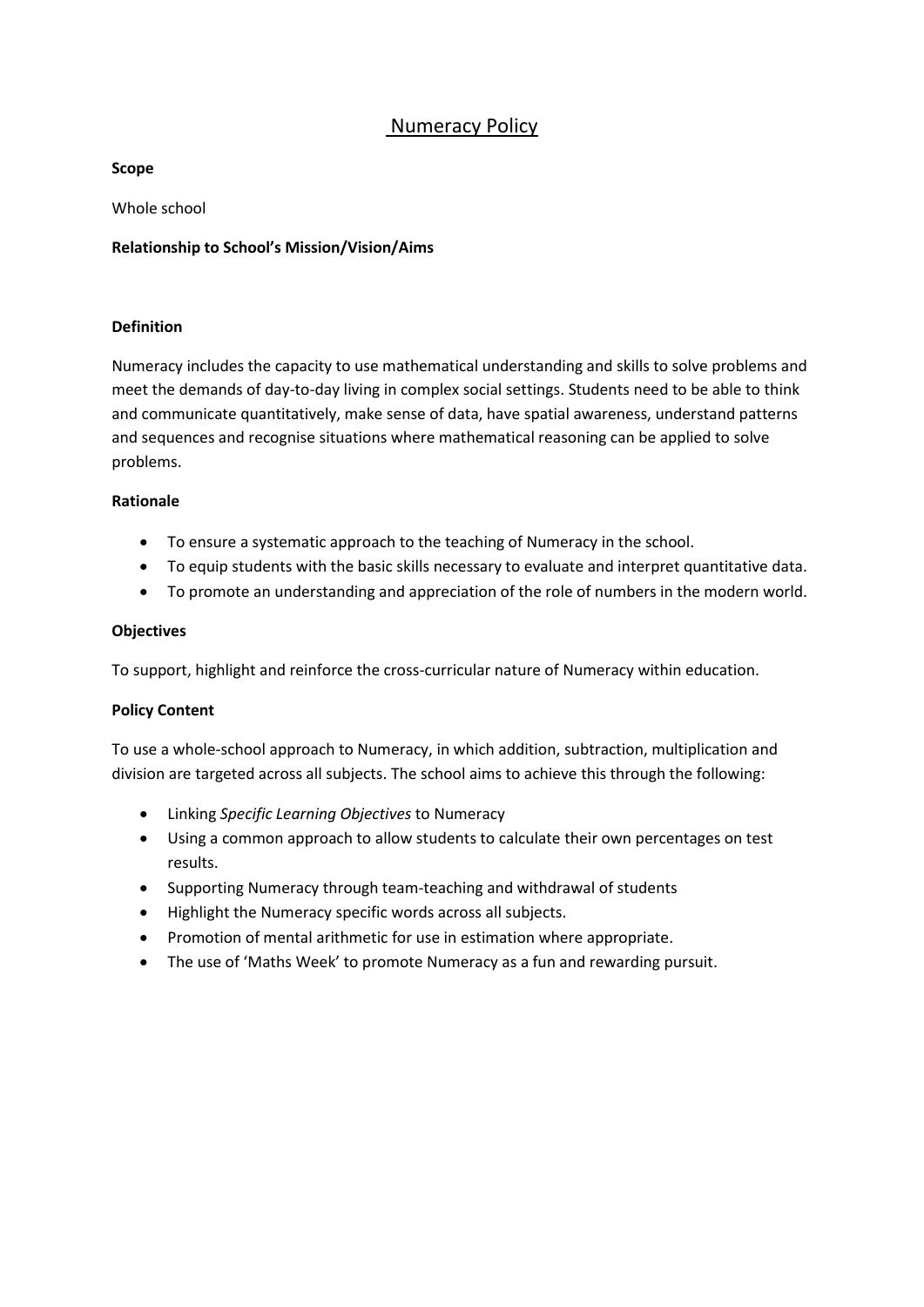#### **Roles and Responsibilities**

### **Board of Management**

- To ensure that the policy is developed and evaluated over time.
- To approve the policy at a meeting of the board.
- To consider reports from the principal on the implementation of the policy.

# **Principal/Deputy Principal**

- To establish structures and procedures for the implementation of the Numeracy policy
- To monitor the implementation of the policy.
- To ensure that the policy is reviewed after an appropriate length of time.

### **Parents**

- To encourage the use of mental arithmetic at home and when shopping.
- To provide a positive approach to maths homework and to assist appropriate.
- To encourage students to use bus/train/cinema timetables.
- To support the correct use of calculators.

#### **Learning Support/Resource Teachers**

- To facilitate use of calculators as only a tool of Numeracy.
- To incorporate Numeracy within specific learning objectives.
- To improve Numeracy levels through withdrawal from class for learning support.

#### **Subject Teachers**

- To identify and highlight Numeracy within the subject.
- To highlight cross curricular Numeracy.
- To promote mental arithmetic and the use of estimation.
- To allow students to calculate their own class test percentages.
- To use common terminology when describing numerical problems and situation e.g. tables and graphs